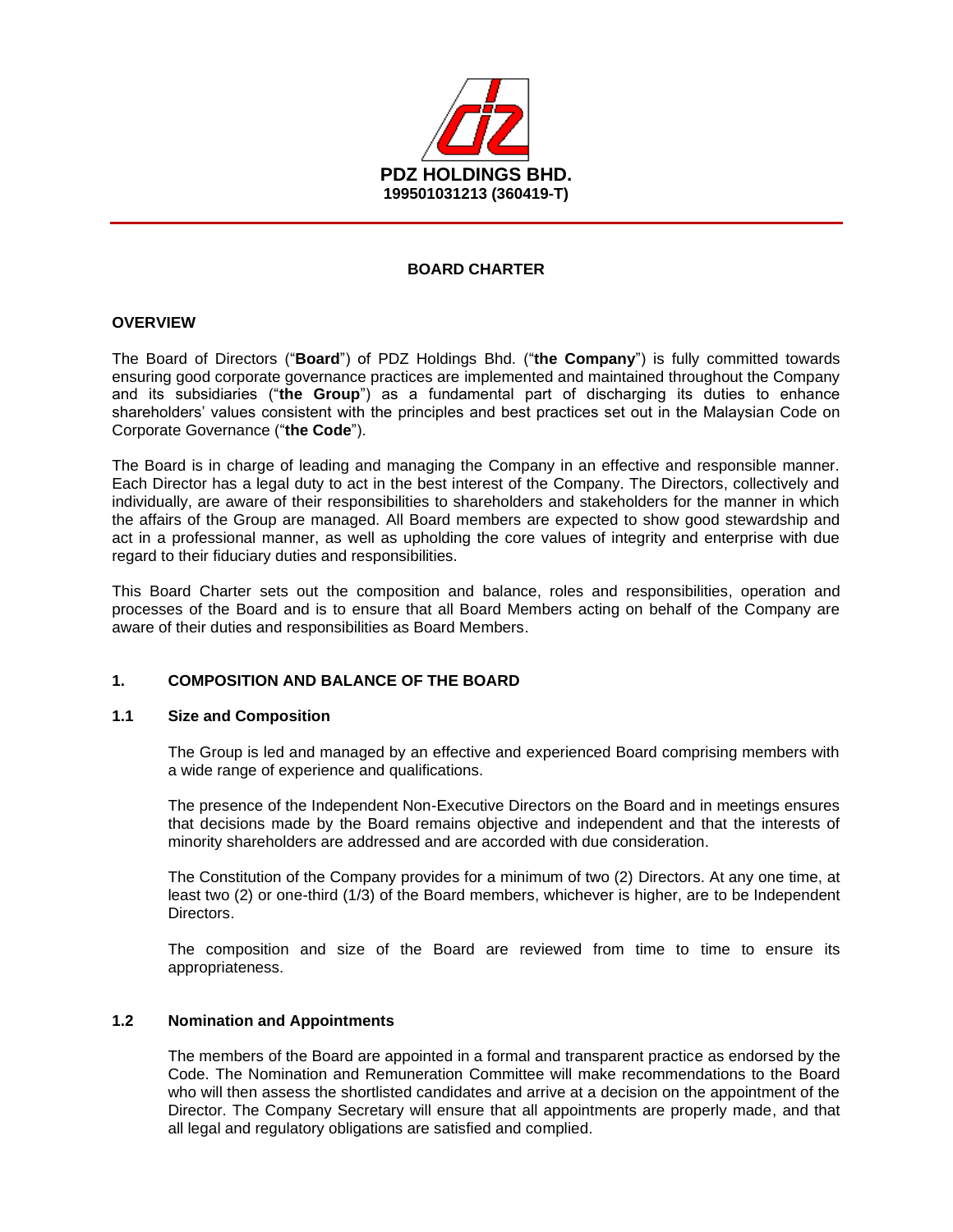Appointment of Directors is based on objective criteria, merit and with due regard for diversity in skills, experience, age, cultural background and gender. The Board may utilise independent sources to identify a suitably qualified candidate.

All Board members shall notify the Chairman of the Board before accepting any new Directorship in other companies. The notification shall include an indication of the time that will be spent on the new appointment. The Chairman shall also notify the Board if he has any new Directorship or significant commitments outside the Company.

#### **1.3 Re-election**

In accordance with the Company's Constitution, at least one third of the Directors shall retire at the Annual General Meeting ("**AGM**"), and be eligible for re-election provided that all Directors shall retire at least once in every three (3) years. Directors who are appointed by the Board in the course of the year shall subject to re-election at the next AGM to be held following their appointment.

### **1.4 Independence**

The presence of Independent Non-Executive Directors ensures that views, consideration, judgment and discretion exercised by the Board in decision making remain objective and independent whilst assuring the interests of other parties such as minority shareholders are fully addressed and adequately protected as well as being accorded with due consideration.

#### **1.5 Tenure of Independent Director**

The tenure of an Independent Director shall not exceed a cumulative term of nine (9) years. However, upon completion of the nine (9) years, the Independent Director may continue to serve the Board subject to the Director's re-designation as a Non-Independent Director. In the event the Director is to remain designated as an Independent Director, the Board shall first justify and obtain shareholders' approval on a year to year basis through a two-tier voting process.

#### **1.6 Evaluation of the Directors and the Board's as a whole**

The Board recognises the importance of assessing the effectiveness of individual Directors, the Board and its Committees as a whole. The Nomination and Remuneration Committee is given the task to review and evaluate the individual Director's performance and the effectiveness of the Board and the Board's Committees on an annual basis. In assessing the suitability of candidates, considerations will be given to the competencies, commitment, contribution and performance.

The Nomination and Remuneration Committee is required to report annually to the Board an assessment of the Board's and its Committees' performance. This will be discussed with the full Board. Every year, the Nomination and Remuneration Committee will evaluate each individual Director's contributions to the effectiveness of the Board and the relevant Board Committees.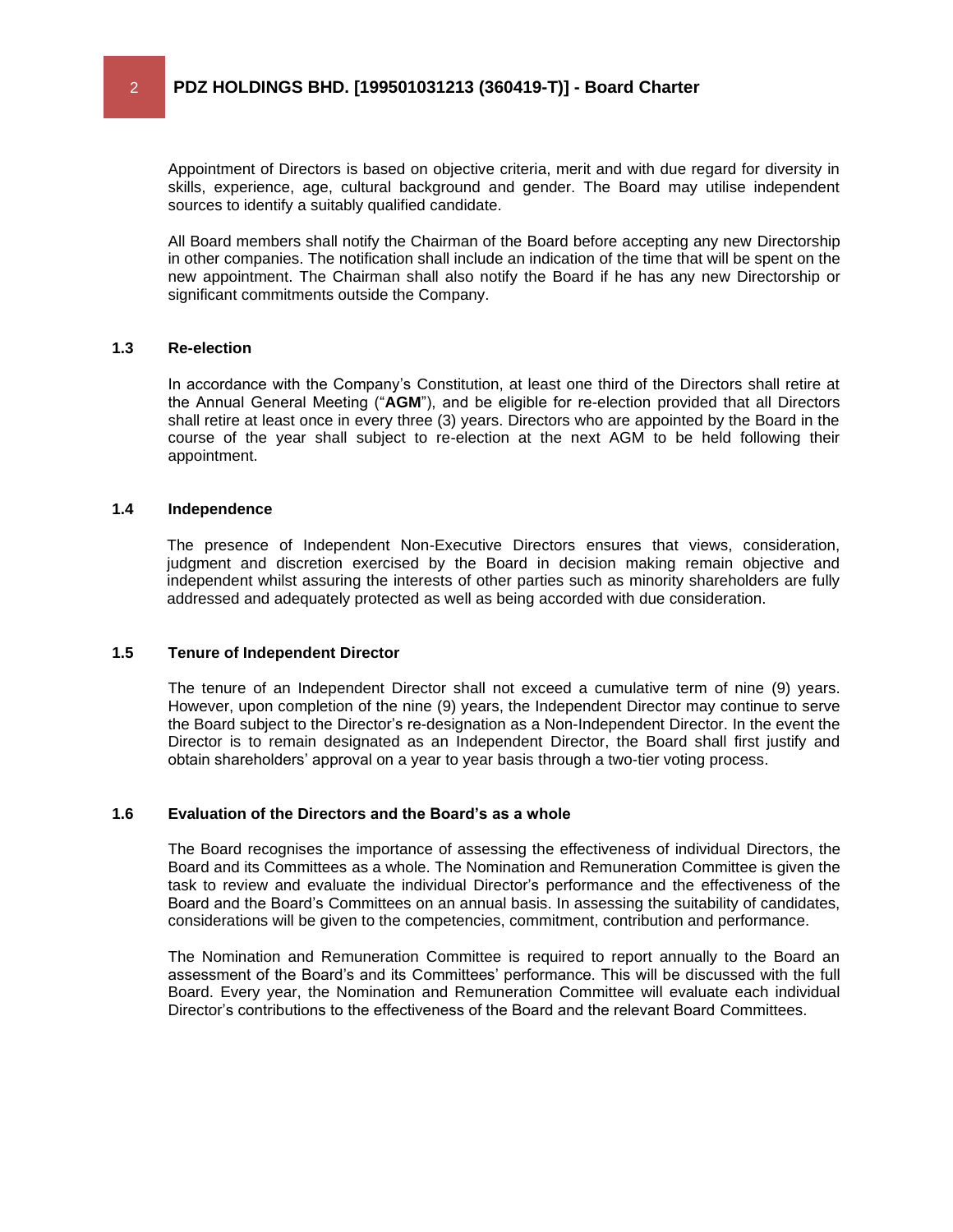# **2. ROLES AND RESPONSIBILITIES**

# **2.1 Board Responsibilities**

The Executive Directors/Chief Executive Officer together with management of the Company have the responsibility to manage the day-to-day operations of the business, implementation of Board policies and making strategic decisions for the expansion of the business. The Non-Executive Directors contribute their expertise and experiences to give independent judgment to the Board on issues of strategy, performance and resources including major policies, key directions and standards of conduct.

The stewardship responsibilities and duties of the Board focuses principally on strategies, financial performance and critical business decisions that may include the following:-

- i. Overseeing and evaluating the conduct and sustainability of the businesses of the Group.
- ii. Reviewing and adopting the overall strategic direction, business plans, annual budgets of the Group, including major capital commitments.
- iii. Establishing key performance indicators and succession plan.
- iv. Reviewing and approving of new ventures, major acquisitions and disposal of undertakings and properties.
- v. Identifying principal risks and ensuring implementation of appropriate systems to manage these risks.
- vi. Reviewing the adequacy and integrity of the Group's internal control systems and management information systems.
- vii. Overseeing the development and implementation of the shareholder communications policy for the Company.

Key matters reserved for Board's decision include, inter alia, the following:-

- i. Changes to the organisation structure within the Group, including key policies and procedures and discretionary authority limits.
- ii. Approval of business strategy and Group's operational plan and annual budget.
- iii. Approval of quarterly and annual financial statements for announcement.
- iv. Succession planning of Executive Directors and/or Chief Executive Officers of the Group.
- v. Major acquisition and disposal of assets of the Company or its subsidiaries.
- vi. Approval of investment or divestment of business, property and undertaking within the Group.
- vii. Approval of any interim dividend, recommendation of the final dividend.
- viii. Corporate proposal on fund raising.
- ix. Any other significant business direction.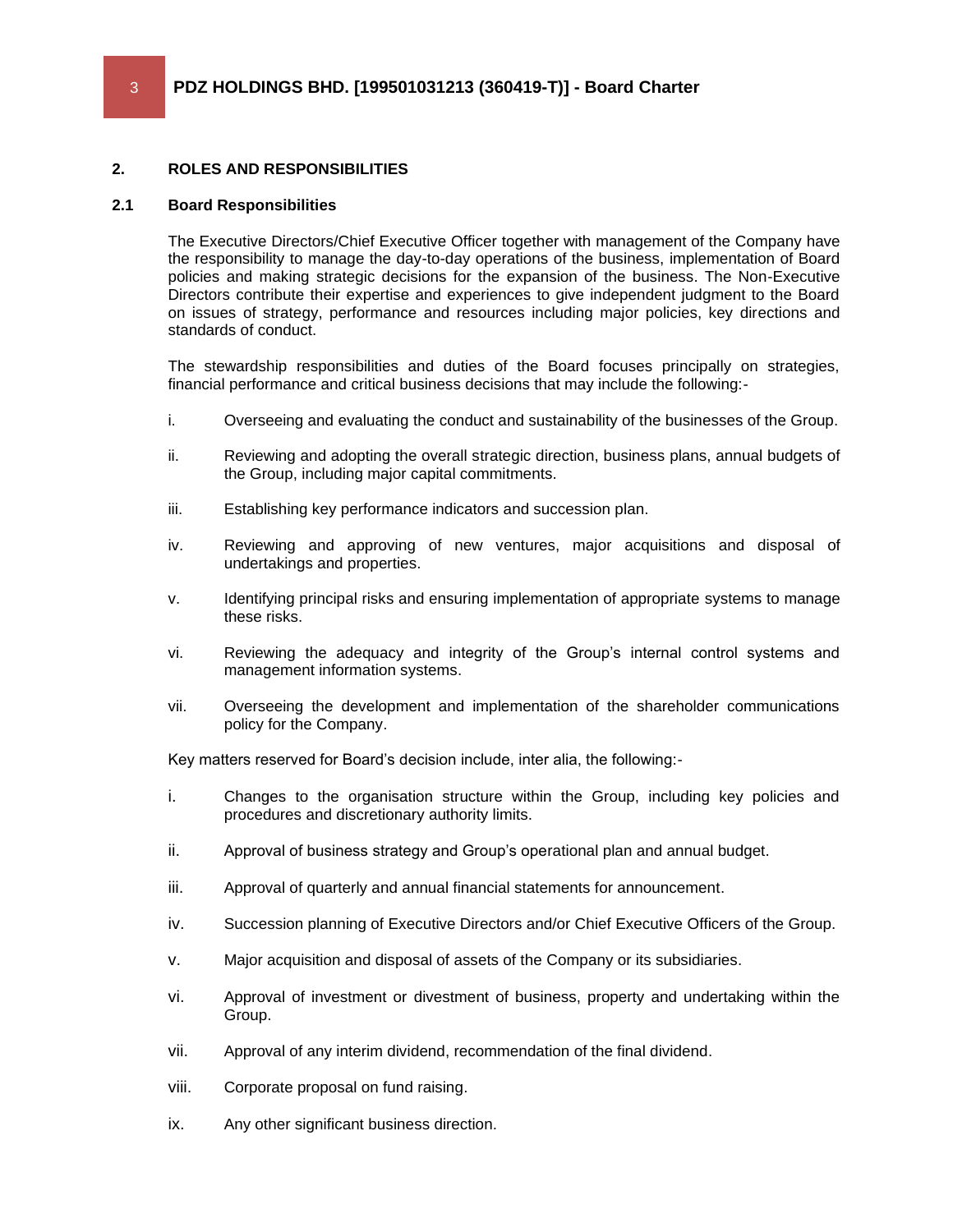The Directors are required to declare their direct and indirect interests in the Company and related companies. The Directors are also responsible to declare whether they and/or any person(s) connected to them have any potential conflict of interest in any transaction and/or in any contract with the Company and/or any of its related companies. Any Director who has an interest in any related party transaction shall abstain from the Board deliberation and voting and shall ensure that he or she and person(s) connected to him or her will abstain from voting on the related resolution.

### **2.2 Accountability and Audit**

### **i. Financial Reporting**

The Board has overall responsibility for the quality and completeness of the financial statements of the Company and the Group, both quarterly and year-end, and has a duty to ensure that those financial statements are prepared based on appropriate and consistently applied accounting policies, supported by reasonably prudent judgment and estimates and in accordance to the applicable financial reporting standards.

The Audit Committee plays a crucial role in assisting the Board to scrutinise the information for disclosure to shareholders to ensure material accuracy, adequacy and timeliness.

### **ii. Internal Control and Risk Management**

The Board affirms its overall responsibility for the Group's systems of internal controls, risk management and reviewing the adequacy and integrity of these systems.

Risk management forms an integral part of the Group's business operations. The process of identifying, evaluating, monitoring and managing significant risks is embedded in the various work processes and procedures of the respective operational functions and management team. Any significant issues and controls implemented were discussed at the regular operations and management meetings.

Management is responsible for implementing the processes for identifying, evaluating, monitoring and reporting of risks and internal control, taking appropriate and timely corrective actions as needed, and for providing assurance to the board that the processes have been carried out.

The Audit Committee has been entrusted by the Board to ensure the effectiveness of the Group's internal control systems. The activities of the outsourced Internal Auditors are reported regularly to the Audit Committee which provides the Board with the required assurance in relation to the adequacy and integrity of the Group's system of internal controls.

Recognising that the internal control system must continuously improve to meet the challenging business environment, the Board will continue to take appropriate action plans to strengthen the Group's internal control system.

The Company outsourced its internal audit function to an independent professional firm to help the Company to accomplish its goals by bringing an objective and disciplined approach to evaluate and improve the effectiveness of risk management, internal control, anti-corruption, whistle blowing and governance processes.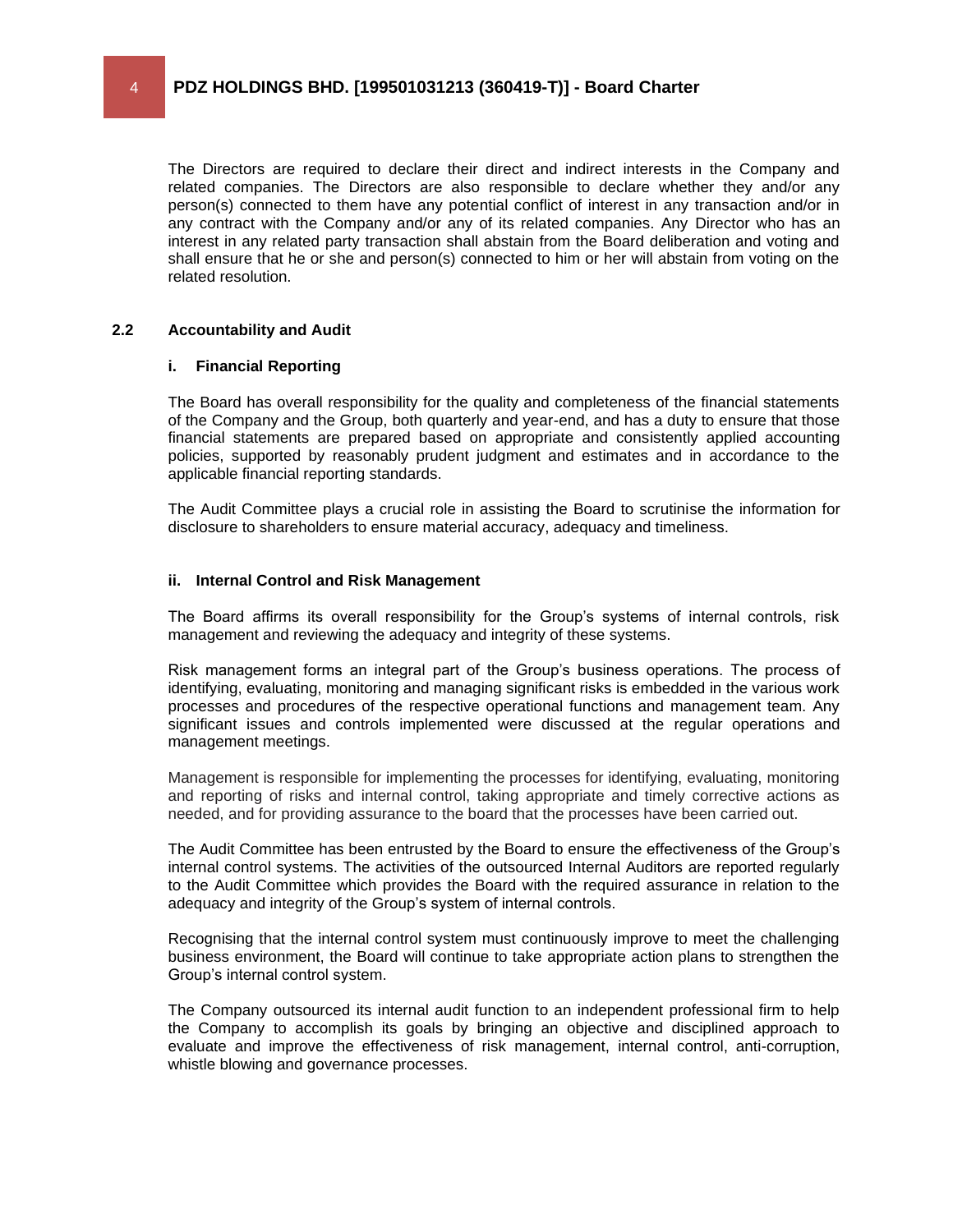### **iii. Limits of Authority**

The responsibilities and authority limits of the Board, Executive Directors and other Senior Management staff of the Group are clearly defined to achieve an effective check and balance, promote accountability, transparency, responsibility, operational efficiency and good corporate governance. The responsibilities and authority limits are formally documented in the Standard Operating Procedures of Finance Department.

### **iv. Relationship with Auditors**

The Group has established a transparent and appropriate relationship with both the Internal Auditors and External auditors. Such relationship allows the Group to seek professional advice on matters relating to compliance and corporate governance. The internal audit function of the Group is outsourced to third party. As is done by the External Auditors, Internal Auditors also have direct reporting access to the Audit Committee to ensure that issues highlighted are addressed independently, objectively and impartially without any undue influence on the management.

The Company has put in place an Assessment Policy together with a formal annual performance evaluation of the Internal and External Auditors by the Audit Committee. The objective of the Internal and External Auditors Assessment Policy is to outline the guidelines and procedures for the Audit Committee to review, assess and monitor the performance, suitability, objectivity and independence of the Internal and External Auditors respectively.

### **2.3 Responsibilities of the Chairman and Executive Directors/Chief Executive Officer**

The Board ensures that the Chairman is a non-executive member of the Board. There is a clear division of responsibility between Executive Directors/Chief Executive Officer and the Chairman in order to provide for a balance of power and authority. The former leads the management of the Company and have overall responsibility for the operating units and the implementation of the Board's policies and decisions, whilst the latter is responsible for the orderly conduct and effectiveness of the Board in addition to facilitate constructive deliberation of matters in hand.

The responsibilities of the Chairman, amongst others, are as follows:

- i. To provide leadership to the Board.
- ii. To oversee the effective discharge of the Board's supervisory role.
- iii. To facilitate the effective contribution of all Directors.
- iv. To ensure that quality information to facilitate decision-making is delivered to the Board on timely manner.
- v. To ensure Board Meetings and General Meetings are in compliance with good conduct and best practices.
- vi. To promote constructive and respectful relations between Board members and between the Board and the Management.
- vii. To conduct and chair Board Meetings and General Meetings of the Company.
- viii. To represent the Company and/or Group, together with the Executive Directors/Chief Executive Officer, to external groups such as shareholders, creditors, consumer groups, local communities and federal, state, and local governments.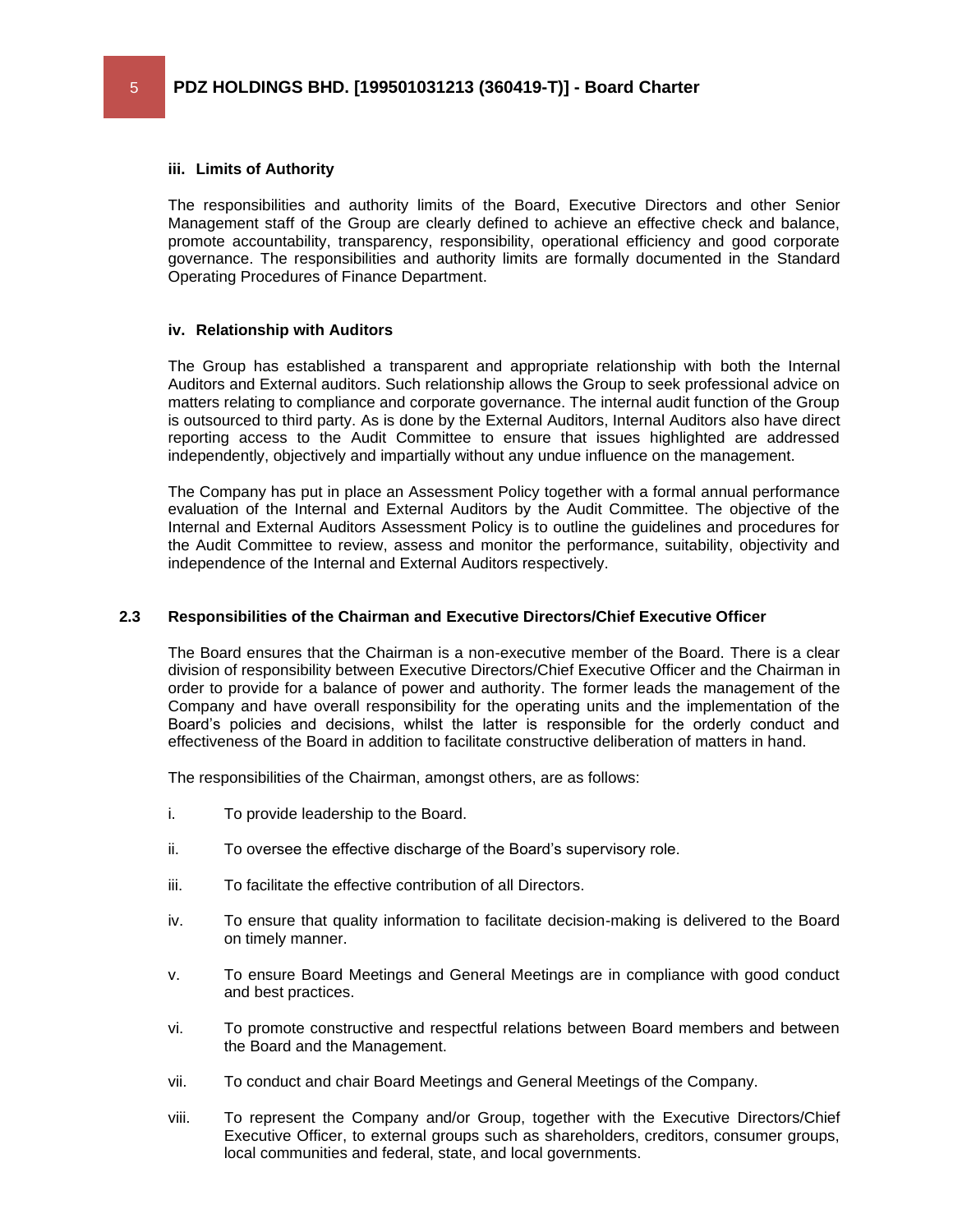ix. To manage Board communications and Board effectiveness and effective supervision over Management.

The responsibilities of the Executive Directors/Chief Executive Officer, amongst others, are as follows:

- i. To develop and implement strategic business direction, plans and policies of the Group.
- ii. To ensure the efficiency and effectiveness of the Group's operations.
- iii. To supervise heads of divisions and departments who are responsible for all functions contributing to the success of the Group.
- iv. To oversee the day-to-day management of the Group with all powers, discretions and delegations authorised, from time to time, by the Board.
- v. To assess business opportunities which are of potential benefit to the Group.
- vi. To bring material matters to the attention of the Board in an accurate and timely manner.

### **2.4 Board Committees**

The Board may from time to time establish Committees as is considered appropriate to assist in carrying out is duties and responsibilities. The Board delegates certain functions to the following Committees to assist in the execution of its responsibilities.

- i. Audit Committee;
- ii. Nomination and Remuneration Committee.
- iii. Risk Management Committee.

The Committees shall operate under clearly defined Terms of Reference. The Committees are authorized by the Board to deal with and to deliberate on matters delegated to them within their Terms of Reference.

### **2.5 Company Secretary**

The Board appoints the Company Secretary, who plays an important advisory role, and ensures that the Company Secretary fulfils the functions for which he/she has been appointed.

The Company Secretary is a central source of information and advice to the Board and its Committees on issues relating to compliance with laws, rules, procedures and regulations affecting the Company.

The appointment and removal of the Company Secretary is a matter for the Board as a whole. The Board recognises the fact that the Company Secretary should be suitably qualified and capable of carrying out the duties required.

All Board Members, particularly the Chairman, have unrestricted access to the advice and services of the Company Secretary for the purposes of the Board's affairs and the business.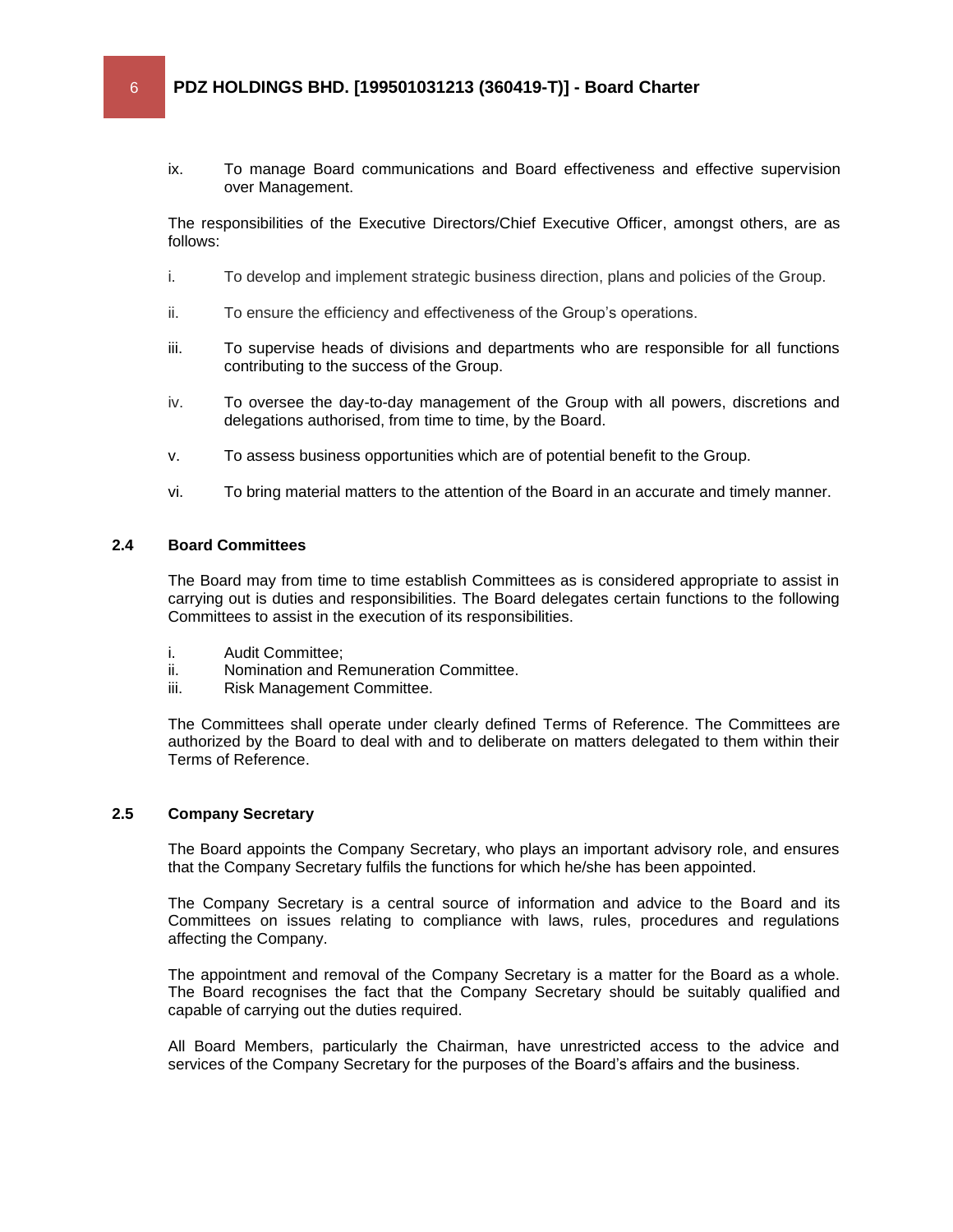### **3. BOARD PROCESSES**

### **3.1 Board Meetings**

The Board meets at least four (4) times a year, with additional meetings to be convened whenever necessary. The Directors receive notices of meetings, typically at least five (5) business days prior to the date of the meeting, highlighting the agenda complete with a full set of Board Papers to provide sufficient details of matters to be deliberated during the meeting. Information provided is not confined to financial data but also other non-financial information, both quantitative and qualitative, which are deemed to be critical in arriving at a sound and informed decision.

Minutes of Board meetings together with decisions made by way of resolution passed are duly recorded and properly kept by the Company Secretary.

### **3.2 Directors' Training**

In addition to the Mandatory Accreditation Programme as required by Bursa Malaysia Securities Berhad, the Directors are encouraged to attend relevant seminars and training programmes to equip themselves with the knowledge to effectively discharge their duties as Directors. The Board will assess the training needs of the Directors and ensure Directors have access to continuing education programme. The Board shall disclose in the Annual Report the trainings attended by the Directors.

### **3.3 Directors' Remuneration**

The Board, through the Nomination and Remuneration Committee established formal and transparent remuneration policies and procedures to attract and retain Directors. The Nomination and Remuneration Committee has written Terms of Reference which details its authority and duties and the Terms of Reference are published on the Company's website.

The Directors' remuneration is structured to link rewards to their corporate and individual performance. The Board recognises that levels of remuneration must be sufficient to attract, retain and motivate the Directors of the quality and calibre required to manage the business of the Company and to align the interests of the Directors with those of the shareholders.

The Board will determine the level of remuneration of Board Members, taking into consideration the recommendations of the Nomination and Remuneration Committee for Executive Board Members and/or the Executive Directors/Chief Executive Officer.

Non-Executive Board Members will be paid a basic fee as ordinary remuneration. The fee shall be fixed in sums and not by a commission on or percentage of profits or turnover.

The Remuneration Policy sets out the remuneration for the Board and the Nomination and Remuneration Committee to determine the remuneration of Directors and/or senior management of the Company which takes into account the demands, complexities and performance of the Company as well as skills and experience required. The Remuneration Policy will be periodically reviewed by the Board and is published on the Company's website.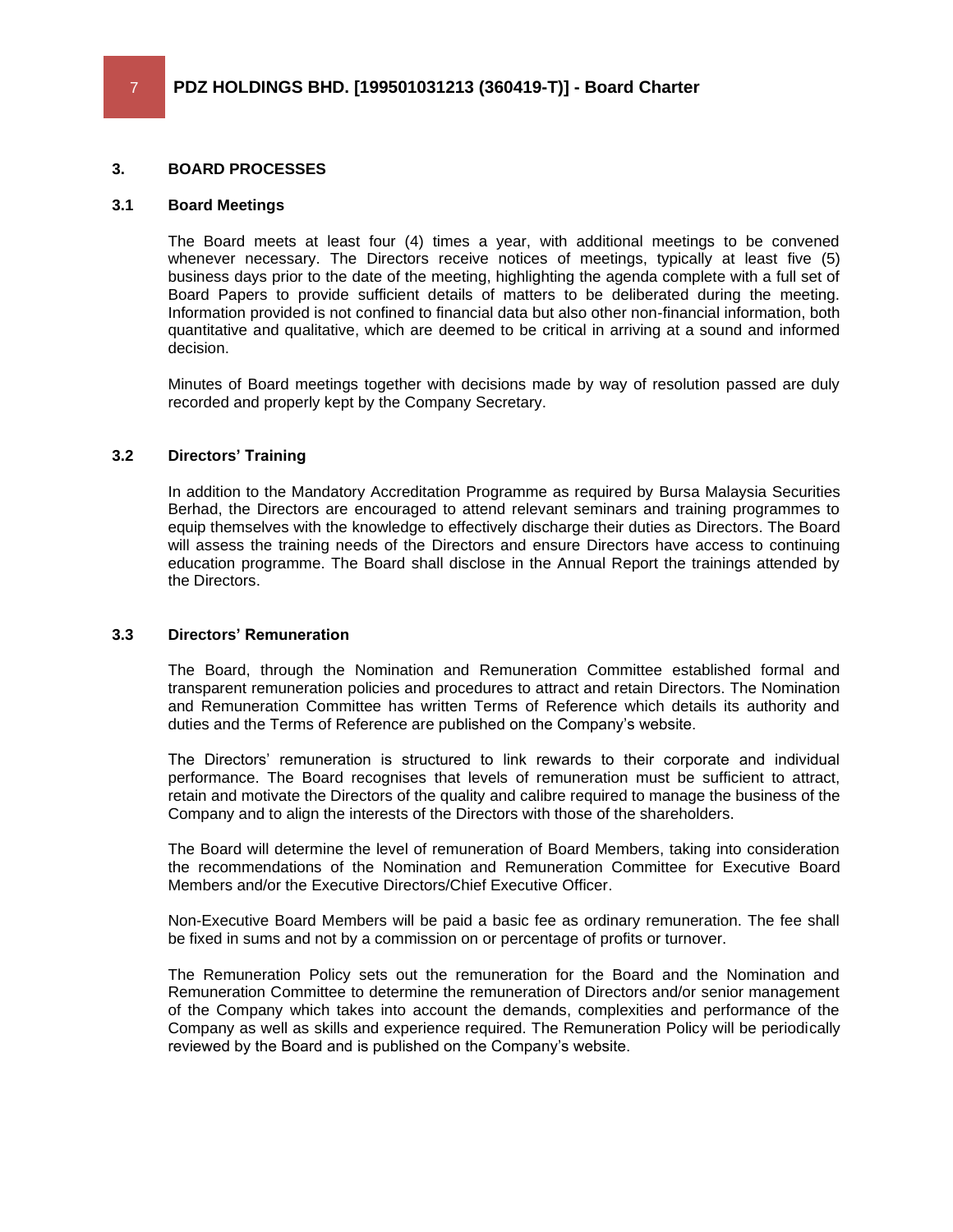### **3.4 Access to Information and Independent Advice**

The Directors have unrestricted access to the advice and services of the Company Secretary and Senior Management staff in the Group. The Directors also have access to the Internal and External Auditors of the Group, without Management present to seek explanations or additional information.

The Directors, collectively or individually, may seek independent professional advice and information in the furtherance of their duties at the Company's expense, so as to ensure the Directors are able to make independent and informed decisions.

### **3.5 Investor Relations and Shareholder Communication**

The Board values the importance of timely and equal dissemination of information on major developments of the Group to the shareholders, potential investors and the general public. Quarterly results, announcements, analyst briefings, annual reports and circulars serve as primary means of dissemination of information so that the shareholders are constantly kept abreast of the Group's progress and developments. The Company's corporate website serves as one of the most convenient ways for shareholders and members of the public to gain access to corporate information, news and events relating to the Group.

The Board will ensure that the General Meetings of the Company are conducted efficiently manner and serve as a mode in shareholders communications. These include the supply of comprehensive and timely information to shareholders and the encouragement of active participation at the general meetings.

The AGM remains as a principal forum used by the Company for communication with its shareholders. During the AGM, shareholders are accorded time and opportunities to query the Board on the resolutions being proposed and also matters relating to the performance, developments and directions of the Group. Shareholders are also invited to convey and share their inputs with the Board. Where applicable, the Board will also ensure that each item of special business that is included in the notice of meeting is accompanied by a full written explanation of that resolution and its effects to facilitate the understanding and evaluation of it.

The Board must ensure that the conduct of a virtual general meeting (fully virtual or hybrid) support meaningful engagement between the Board, senior management and shareholders. This includes having in place the required infrastructure and tools to support among others, a smooth broadcast of the general meeting and interactive participation by shareholders. This provides the opportunity for shareholders to have real-time interaction with the board and senior management, including responses to any questions or remarks posed.

### **4. ANTI-BRIBERY AND CORRUPTION POLICY**

The Anti-Bribery and Corruption Policy applies to all employees (whether temporary, contractual or permanent), Directors and Business Associates of the Group. They are expected to carry out their duties with the utmost integrity, grounded on sound moral and ethical principles.

The Board will review the Anti-Bribery and Corruption Policy periodically to ensure its effectiveness and consistency with the governing legislation and regulatory requirements. This Policy is published on the Company's website.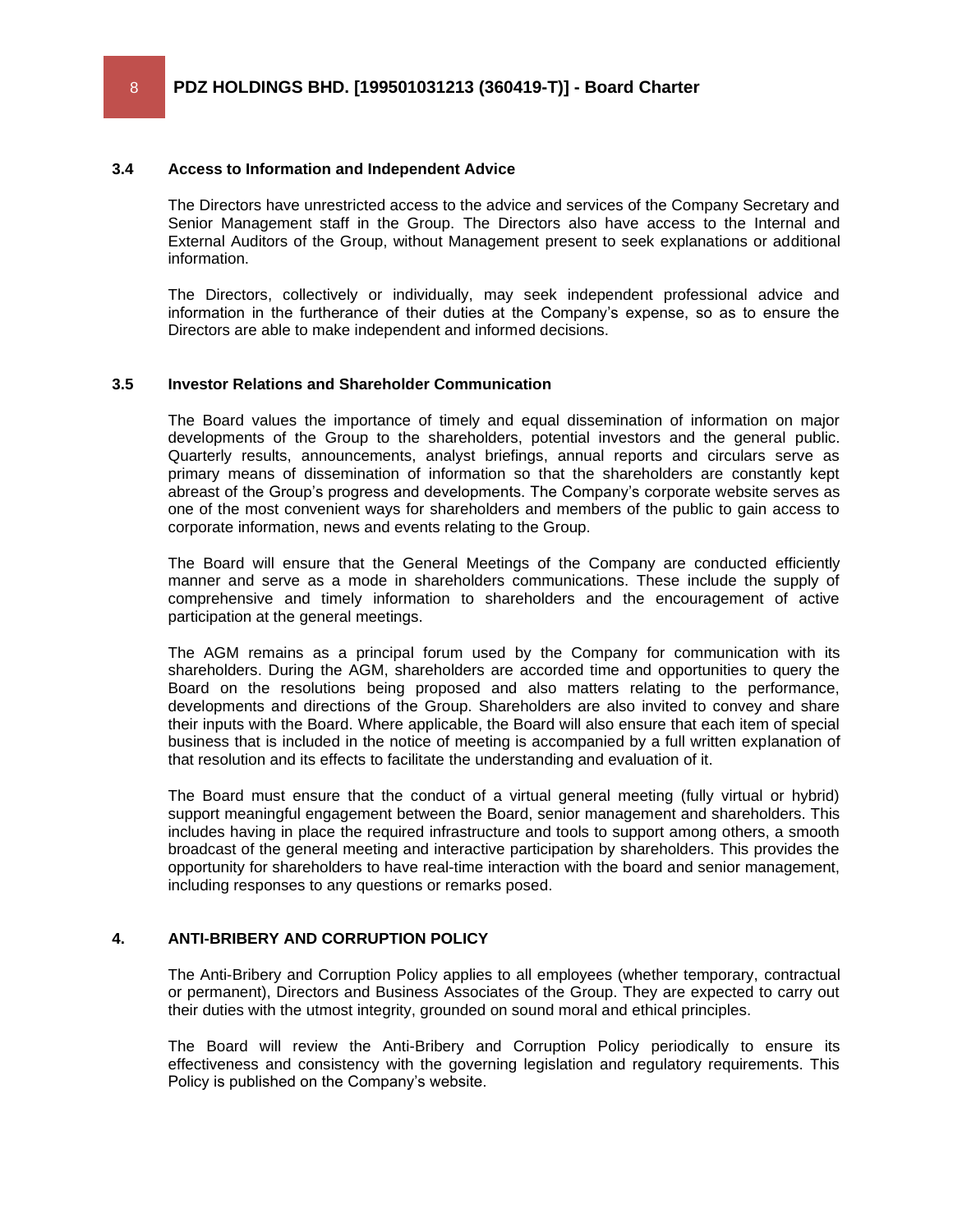### **5. WHISTLE BLOWING POLICY**

The Whistle Blowing Policy serves to provide an avenue for all employees of the Group and members of the public to raise concerns or disclose any improper conduct within the Group and to take appropriate action to resolve them effectively.

The Board will review the Whistle Blowing Policy periodically and it is published on the Company's website.

# **6. CODE OF ETHICS AND CONDUCT**

Every director and employees of the Group in exercising and/or discharging his/ her powers or duties shall comply with all applicable laws, rules and regulations including the constitutions of the Company. The core areas of conduct include the following:-

- i. Compliance at all times with the Code of Ethics and Conduct and the Board Charter.
- ii. Not misuse information gained in the course of duties for personal gain or political purposes.
- iii. Uphold accountability and act in good faith and in the best interests of the Group.
- iv. Observe high standards of corporate governance at all times.
- v. Observe high standards of business, professional and ethical conduct, and refrain from the offering, giving to or receiving any gifts and any other form of benefits (in kind, cash, advantages and/or favour and etc) from persons or entities who deal with the Company where such gift or benefit would reasonably be expected to influence the performance of their duties in any aspect.
- vi. To adopt a zero-tolerance approach against all forms of bribery and corruption.
- vii. Adhere to the principles of selflessness, integrity, objectivity, accountability, openness, honesty and leadership, including fair dealing and the ethical handling of conflicts of interest.
- viii. Ensure the protection of the Group's legitimate business interests including corporate opportunities, assets and confidential information.
- ix. Ensure full, fair, accurate, timely and understandable disclosure.
- x. Declaration of any personal, professional or business interests that may conflict with responsibilities.

In the event of any violation of this Code of Ethics and Conduct by any Director or employee of the Group, the Board of Directors of the Company shall determine the appropriate action to be taken after considering all relevant information and circumstances.

The Board will review this Code of Ethics and Conduct from time to time to ensure that it continues to remain relevant and appropriate.